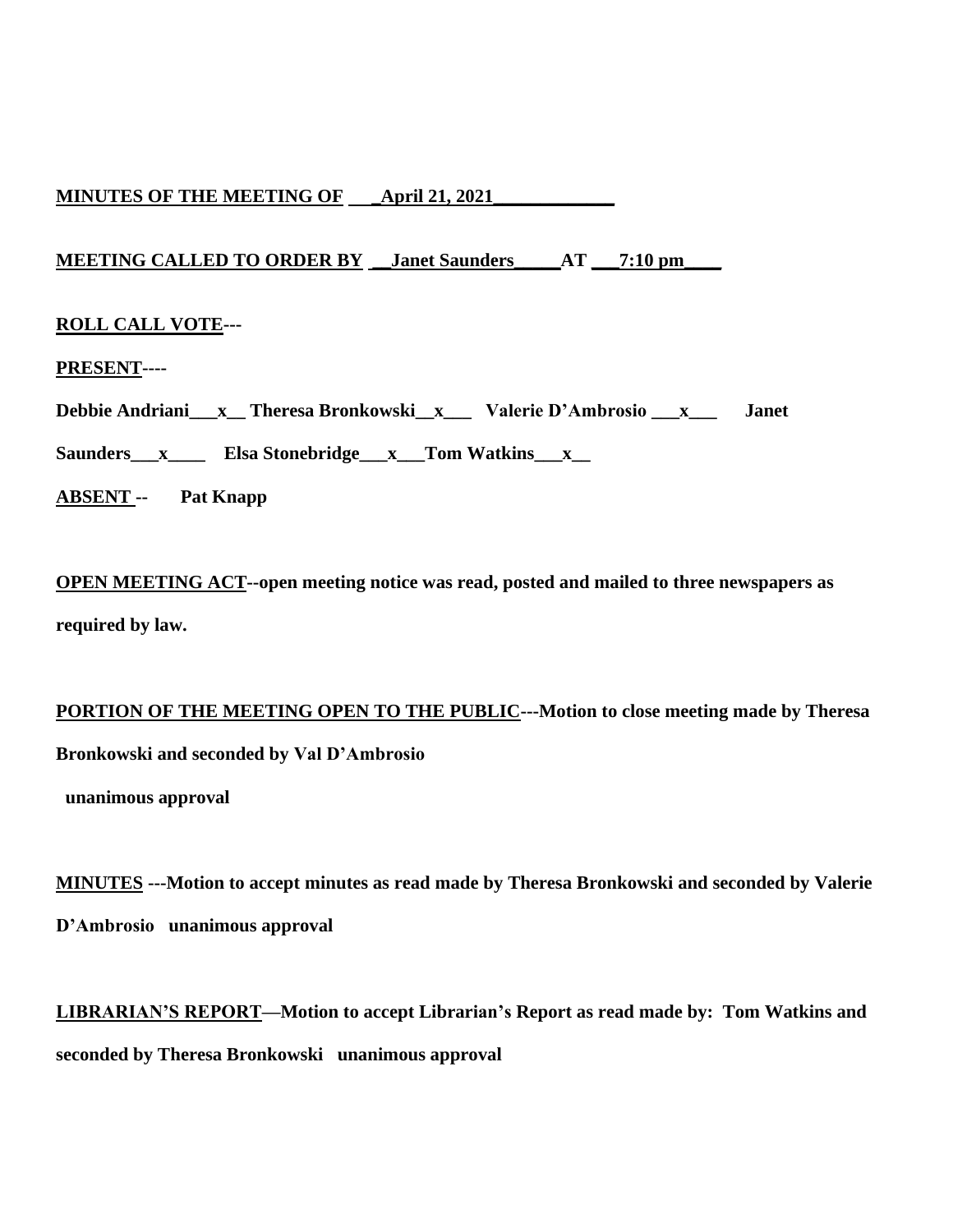### **CORRESPONDENCE:**

- **1. Second quarter allotment request sent up.**
- **2. Fully executed grant agreement.**
- **3. Email request from VHB Brinkerhoff.**
- **4. CMA professional agreement.**
- **5. Letter from Senator Kristin Corrado +**
- **6. gratitude for help with food drive. Food drive was very successful. Washington Park School was a big supporter.**

#### **OLD BUSINESS:**

- **1. New Jersey Library Construction Bond Act & renovation status.**
- **2. Library reopening update- We are open! Staff is fully vaccinated. Cleaning is done every day. We are open for groups to meet.**

#### **NEW BUSINESS:**

**1. Resolution memorializing the signed Grant Agreement between the State of NJ and the Borough of Totowa on behalf of the Totowa Public Library Motion made to accept made by Valerie D'Ambrosio seconded by Debra Andriani.**

Roll Call: Debbie Andriani x Theresa Bronkowski x Valerie D'Ambrosio x

 **Janet Saunders** x Elsa Stonebridge x Tom Watkins x

 **ABSENT -- Pat Knapp**

- **2. Resolution memorializing the appointment of architect for renovation project. Motion to accept made by Tom Watkins seconded by Theresa Bronkowski.**
	- Roll Call: Debbie Andriani x Theresa Bronkowski x Valerie D'Ambrosio\_x\_\_\_

 **Janet Saunders\_\_\_x\_\_\_Elsa Stonebridge\_\_\_x\_\_\_Tom Watkins\_\_\_x\_\_**

 **ABSENT -- Pat Knapp**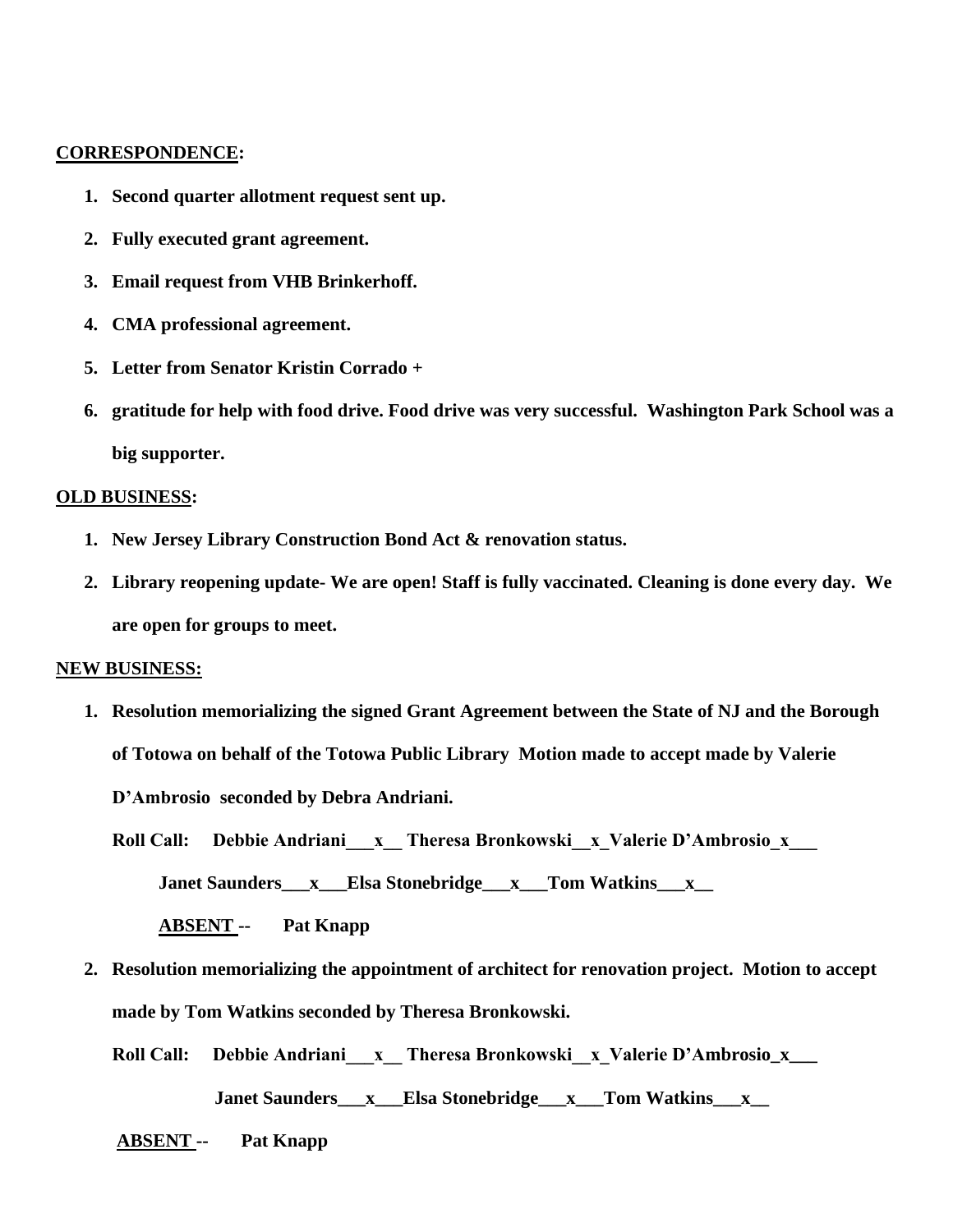- **3. Facilities update: elevator repaired, roof addressed, HVAC addressed**
- **4. Materials, Outreach, Programming, Purchases and Services update: Farmers Market, Book discussion, collecting plastic bags and shredding event all proceeding.**
- **5. PALS PLUS Updates: lift quarantine on materials**
- **6. Personnel & Volunteers update: Hired new page.**
- **7. 2020 Financial Disclosure statements update.**

## **FRIENDS OF THE LIBRARY:**

**1. Meeting to be announced.**

## **FOUNDATION:**

**1. Barbecue Dinner Fundraiser: being considered for June.**

# **INANCIAL REPORT:**

**1. Motion to accept monthly financial report for April made by Debbie Andriani seconded by Theresa Bronkowski.**

Roll Call: Debbie Andriani x Theresa Bronkowski x Valerie D'Ambrosio x

 **Janet Saunders\_\_\_x\_\_\_Elsa Stonebridge\_\_\_x\_\_\_Tom Watkins\_\_\_x\_\_**

 **ABSENT -- Pat Knapp**

**2. Motion to pay bills for April awaiting approval made by Debbie Andriani seconded by Theresa Bronkowski.** 

Roll Call: Debbie Andriani x Theresa Bronkowski x Valerie D'Ambrosio x

 **Janet Saunders\_\_\_x\_\_\_Elsa Stonebridge\_\_\_x\_\_\_Tom Watkins\_\_\_x\_\_**

 **ABSENT -- Pat Knapp**

**3. 2021 Salary Guide & 2021 Budget.**